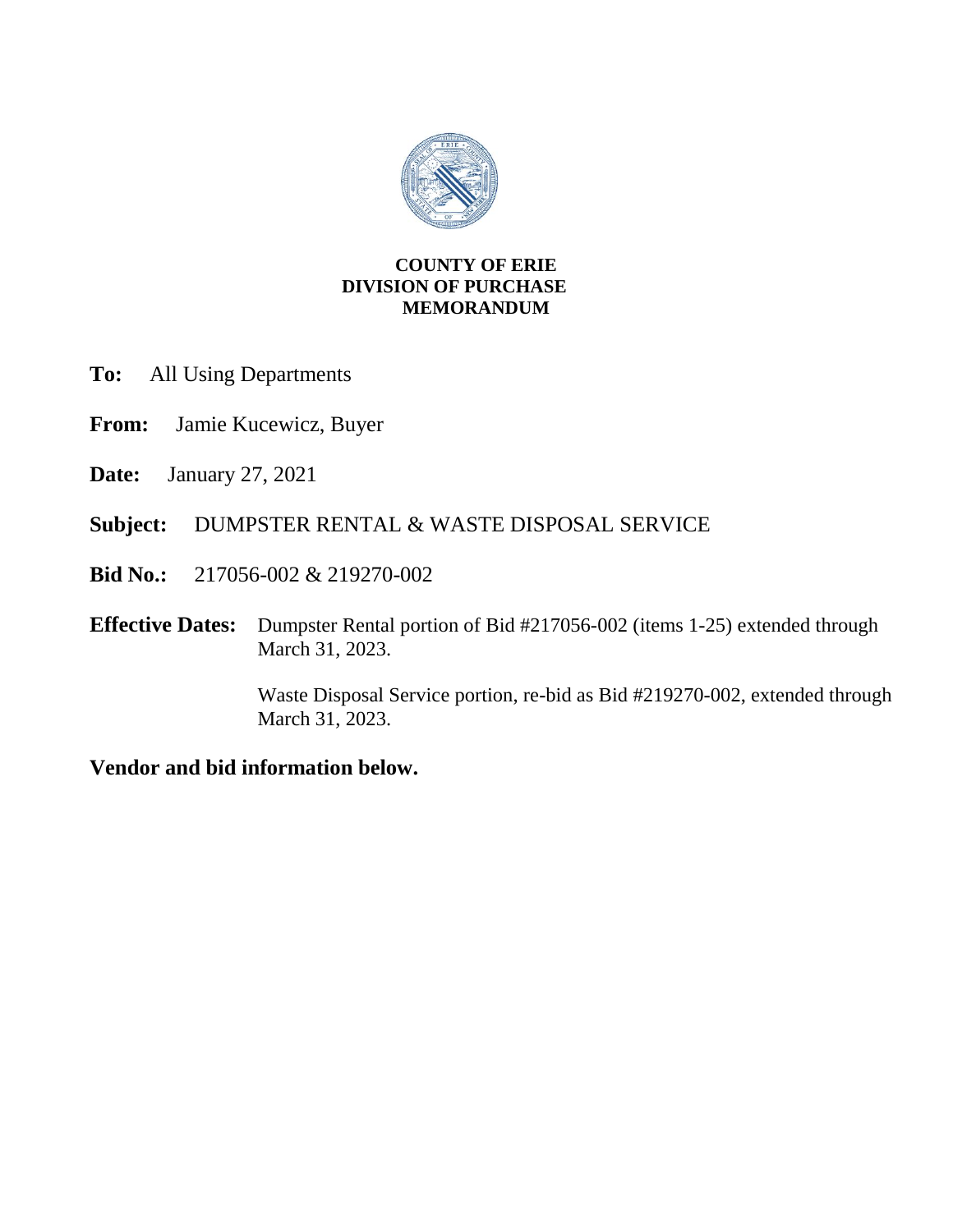

# County of Erie

MARK C. POLONCARZ COUNTY EXECUTIVE

DIVISION OF PURCHASE

# **Dumpster Rental**

Bid #217056-002

# VENDORS: MODERN DISPOSAL SERVICES

4746 Model City Road P.O. Box 209 Model City, NY 14107 Contact: Joe Hickman - (716) 405-1204 [joeh@modern-corp.com](mailto:joeh@modern-corp.com)

## WASTE MANAGEMENT OF NEW YORK

100 Ransier Drive West Seneca, NY 14224 Contact: Jackie Bialaszewski – (716) 677-7369 [jbialasz@wm.com](mailto:jbialasz@wm.com)

# **Waste Disposal Service**

Bid #219270-002

# WASTE MANAGEMENT OF NEW YORK

100 Ransier Drive West Seneca, NY 14224 Contact: Jackie Bialaszewski – (716) 677-7369 [jbialasz@wm.com](mailto:jbialasz@wm.com)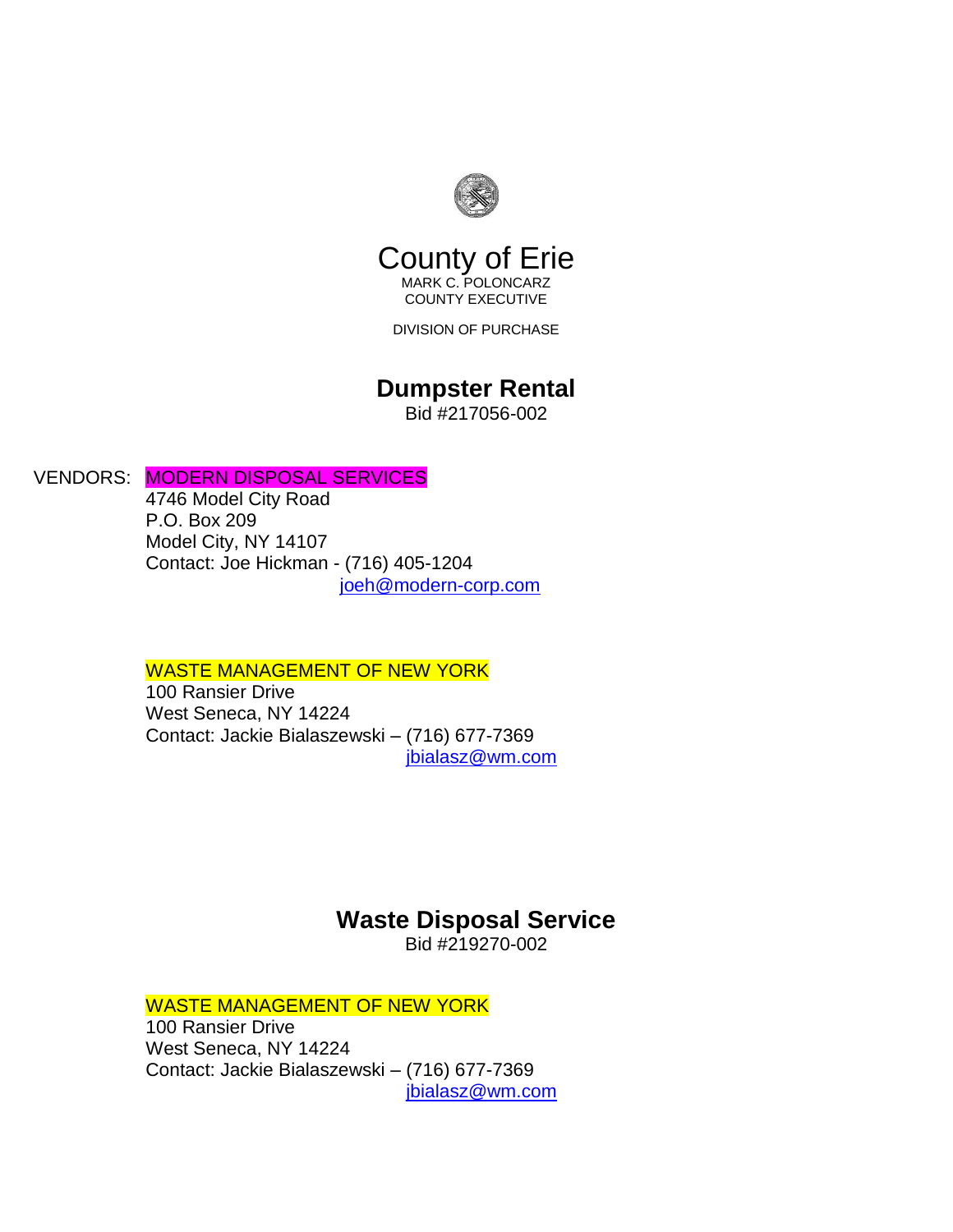## **Dumpster Rental**

Bid #217056-002

| 1. | Erie County Highway Department/Aurora District<br>119 Ellicott Road<br>West Falls, NY 14170 |                                                  |            | <b>vendor: WASTE MANAGEMENT</b> |
|----|---------------------------------------------------------------------------------------------|--------------------------------------------------|------------|---------------------------------|
|    |                                                                                             |                                                  | Monthly    | Charge per                      |
|    | Container                                                                                   | Service                                          | Charge per | Pick-up/                        |
|    | <b>Required</b>                                                                             | <b>Required</b>                                  | Container  | <b>Disposal</b>                 |
|    | $1$ ea $-$ 8 cu/yd                                                                          | weekly                                           | \$0.00     | \$29.49                         |
|    |                                                                                             |                                                  |            |                                 |
|    | 1 ea $-$ 8 cu/yd                                                                            | on-call                                          | \$0.00     | \$29.49                         |
| 2. | 50 West Avenue<br>Hamburg, NY 14075                                                         | Erie County Highway Department/Hamburg District  |            | vendor: MODERN DISPOSAL         |
|    |                                                                                             |                                                  | Monthly    | Charge per                      |
|    | Container                                                                                   | Service                                          | Charge per | Pick-up/                        |
|    | <b>Required</b>                                                                             | Required                                         | Container  | <b>Disposal</b>                 |
|    | 1 ea $-$ 4 cu/yd                                                                            | weekly                                           | \$0.00     | \$16.80                         |
|    | 1 ea $-$ 4 cu/yd                                                                            | on-call                                          | \$15.00    | \$16.80                         |
| 3. | 5105 Salt Road                                                                              | Erie County Highway Department/Clarence District |            | vendor: WASTE MANAGEMENT        |
|    | Clarence, NY 14031                                                                          |                                                  |            |                                 |
|    |                                                                                             |                                                  | Monthly    | Charge per                      |
|    | Container                                                                                   | Service                                          | Charge per | Pick-up/                        |
|    | Required                                                                                    | Required                                         | Container  | <b>Disposal</b>                 |
|    | 1 ea $-$ 8 cu/yd                                                                            | weekly                                           | \$0.00     | \$29.49                         |
|    |                                                                                             |                                                  |            |                                 |
|    | 1 ea $-$ 8 cu/yd                                                                            | on-call                                          | \$0.00     | \$29.49                         |
| 4. | 1080 Harlem Road                                                                            | Erie County Highway Department/Harlem District   |            | vendor: MODERN DISPOSAL         |
|    | Cheektowaga, NY 14227                                                                       |                                                  |            |                                 |
|    |                                                                                             |                                                  | Monthly    | Charge per                      |
|    | Container                                                                                   | Service                                          | Charge per | Pick-up/                        |
|    | <b>Required</b>                                                                             | Required                                         | Container  | <b>Disposal</b>                 |
|    | 1 ea $-$ 4 cu/yd                                                                            | weekly                                           | \$0.00     | \$16.80                         |
|    |                                                                                             |                                                  |            |                                 |
|    | 1 ea $-$ 4 cu/yd                                                                            | on-call                                          | \$15.00    | \$16.80                         |
|    | $*1$ ea - 8 cu/yd                                                                           | weekly                                           | \$0.00     | \$29.28                         |
|    | 1870 Military Road in Buffalo<br>Buffalo, NY 14217                                          |                                                  |            |                                 |
|    | $*1$ ea - 4 cu/yd                                                                           | once every<br>two weeks                          | \$0.00     | \$17.28                         |
|    |                                                                                             |                                                  |            |                                 |

\*not a bid item - per quote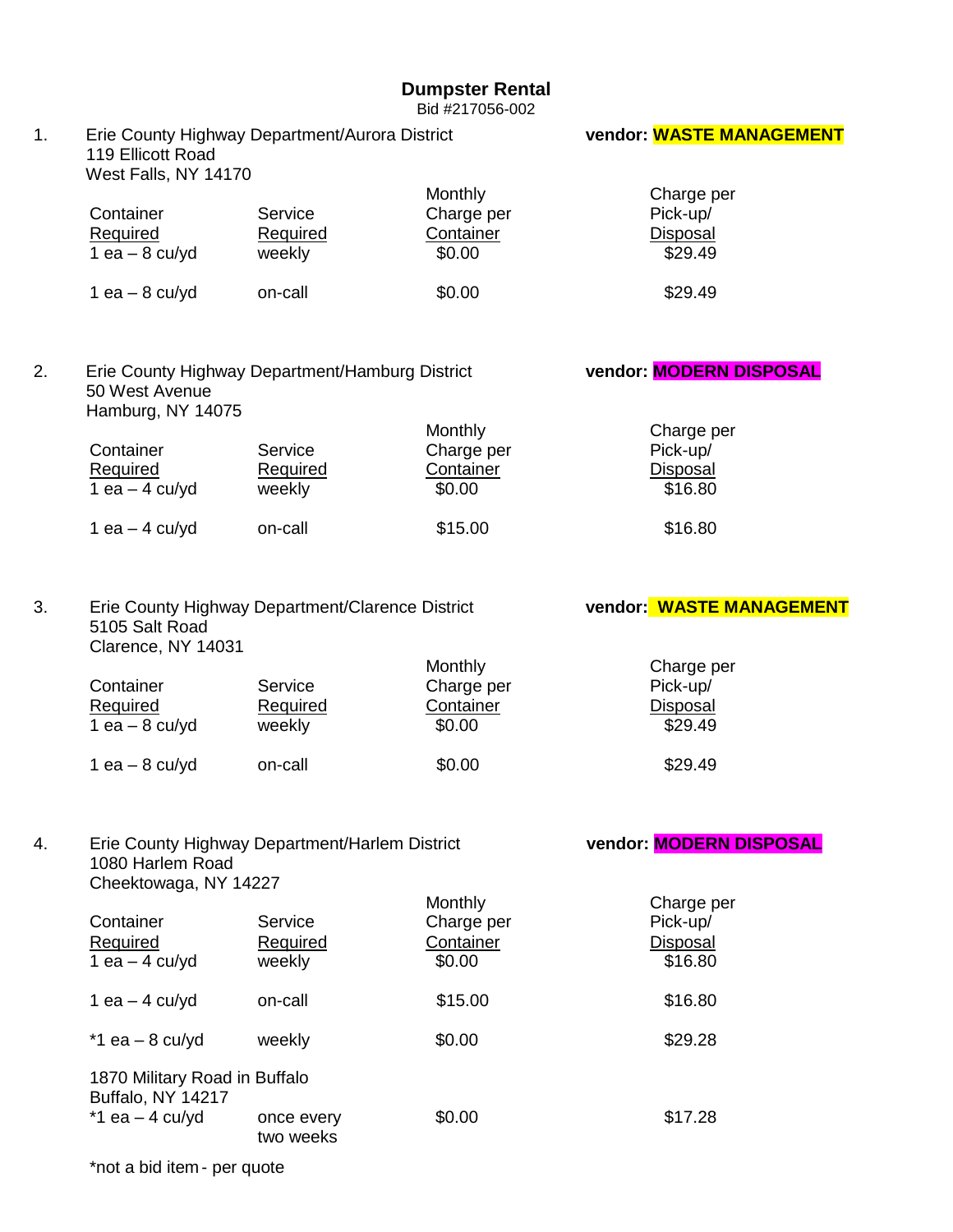5. Erie County Highway Department/East Concord District **vendor: WASTE MANAGEMENT** 9125 Sibley Road East Concord, NY 14055

| Container<br><b>Required</b><br>1 ea $-$ 4 cu/yd | Service<br>Required<br>weekly | Monthly<br>Charge per<br>Container<br>\$0.00 | Charge per<br>Pick-up/<br><b>Disposal</b><br>\$17.30 |
|--------------------------------------------------|-------------------------------|----------------------------------------------|------------------------------------------------------|
| 1 ea $-$ 4 cu/yd                                 | on-call                       | \$0.00                                       | \$17.30                                              |
| $*1$ ea - 8 cu/yd                                | weekly                        | \$0.00                                       | \$29.49                                              |

\*not a bid item - per quote

6. Erie County Sign Shop **vendor: MODERN DISPOSAL** 127 Cemetery Road Lancaster, NY 14086

| Container<br><b>Required</b><br>1 ea $-$ 4 cu/yd | Service<br>Required<br>weekly | Monthly<br>Charge per<br>Container<br>\$0.00 | Charge per<br>Pick-up/<br>Disposal<br>\$16.80 |
|--------------------------------------------------|-------------------------------|----------------------------------------------|-----------------------------------------------|
| 1 ea $-$ 4 cu/yd                                 | on-call                       | \$15.00                                      | \$16.80                                       |

7. Erie County Sewer District #1, #4, #5 **vendor: WASTE MANAGEMENT** Northern Region 3789 Walden Avenue Lancaster, NY 14086

8443 Lake Shore Road

|                 |          | Monthly    | Charge per      |
|-----------------|----------|------------|-----------------|
| Container       | Service  | Charge per | Pick-up/        |
| Required        | Required | Container  | <b>Disposal</b> |
| 1 ea - 10 cu/yd | weekly   | \$0.00     | \$36.51         |
| 1 ea - 10 cu/yd | on-call  | \$0.00     | \$36.51         |

# 8. Erie County Sewer District #2 **by County Seminary Property Country Servers 8. Country Seminary Property Country Servers**

| Angola, NY 14006                                          |                               |                                              |                                                      |
|-----------------------------------------------------------|-------------------------------|----------------------------------------------|------------------------------------------------------|
| Container<br>Required<br>1 ea $-$ 4 cu/yd<br>front loader | Service<br>Required<br>weekly | Monthly<br>Charge per<br>Container<br>\$0.00 | Charge per<br>Pick-up/<br><b>Disposal</b><br>\$16.80 |
| 1 ea $-$ 4 cu/yd<br>front loader                          | on-call                       | \$15.00                                      | \$16.80                                              |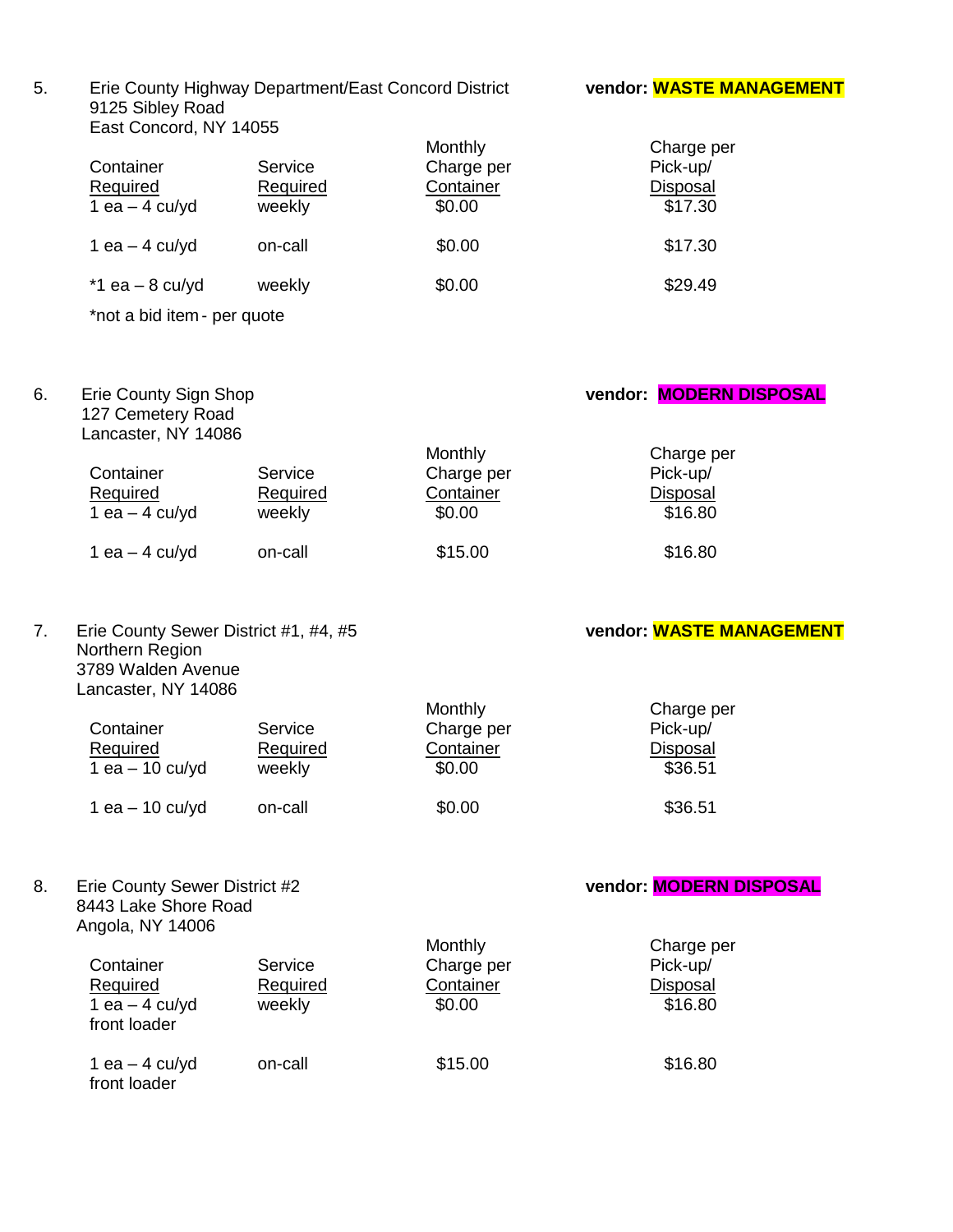9. Erie County Sewer District #3 **vendor: WASTE MANAGEMENT** Erie County Sewer District #3<br>Southtowns Treatment Plant 3690 Lakeshore Road Buffalo, NY 14219

|     | BUILLER, INT 14219<br>Container<br>Required<br>1 ea $-$ 10 cu/yd<br><b>Top Loader</b><br>1 ea $-$ 10 cu/yd<br><b>Top Loader</b>                                                                                                 | Service<br>Required<br>weekly<br>on-call                                | Monthly<br>Charge per<br>Container<br>\$0.00<br>\$0.00         | Charge per<br>Pick-up/<br>Disposal<br>\$36.51<br>\$36.51                            |
|-----|---------------------------------------------------------------------------------------------------------------------------------------------------------------------------------------------------------------------------------|-------------------------------------------------------------------------|----------------------------------------------------------------|-------------------------------------------------------------------------------------|
| 10. | Erie County Sewer District #3<br><b>Holland Treatment Plant</b><br>457 North Main Street<br>Holland, NY 14080<br>Container<br>Required<br>1 ea $-$ 2 cu/yd<br><b>Top/Front Loader</b>                                           | Service<br>Required<br>only as called<br>approx. 12/yr                  | Monthly<br>Charge per<br>Container<br>\$0.00                   | vendor: WASTE MANAGEMENT<br>Charge per<br>Pick-up/<br><b>Disposal</b><br>\$32.00    |
| 11. | Erie County Sewer District #8<br><b>East Aurora Treatment Plant</b><br>201 Mill Street<br>East Aurora, NY 14052<br>Container<br><b>Required</b><br>1 ea $-$ 3 cu/yd<br>Rear/Back Loader<br>1 ea $-$ 3 cu/yd<br>Rear/Back Loader | Service<br>Required<br>weekly or as called<br>November-March<br>on-call | Monthly<br>Charge per<br>Container                             | vendor: NO BIDDER<br>Charge per<br>Pick-up/<br>Disposal                             |
| 12. | Erie County Sewer District #6<br>260 Lehigh Avenue<br>Lackawanna, NY 14218<br>Container<br>Required<br>$1$ ea $-$ 8 cu/yd<br>1 ea $-$ 8 cu/yd                                                                                   | Service<br><b>Required</b><br>once every<br>two weeks<br>on-call        | Monthly<br>Charge per<br><b>Container</b><br>\$0.00<br>\$15.00 | vendor: MODERN DISPOSAL<br>Charge per<br>Pick-up/<br>Disposal<br>\$33.44<br>\$33.44 |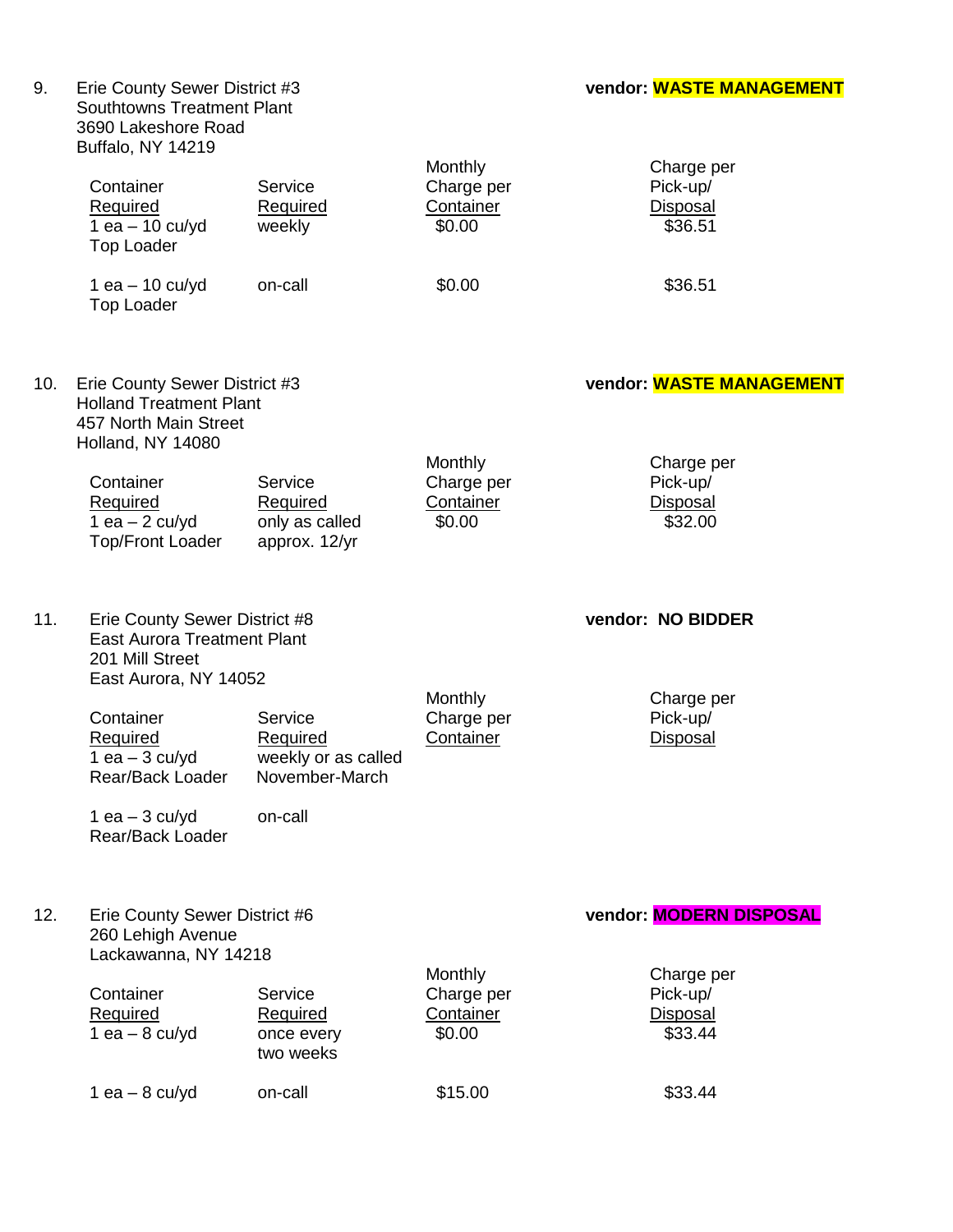13. Erie County Correctional Facility **vendor: WASTE MANAGEMENT** 11581 Walden Avenue Alden, NY 14004

| Container<br>Required<br>1 ea $-$ 10 cu/yd<br>Front loader | Service<br>Required<br>twice per week | Monthly<br>Charge per<br>Container<br>\$0.00 | Charge per<br>Pick-up/<br><b>Disposal</b><br>\$36.51 |
|------------------------------------------------------------|---------------------------------------|----------------------------------------------|------------------------------------------------------|
| 1 ea $-$ 10 cu/yd<br>Front loader                          | on-call                               | \$0.00                                       | \$36.51                                              |
| 1 ea $-35$ cu/yd<br>self-contained<br>compactor            | twice per week                        | \$375.00                                     | \$186.18/haul<br>\$50.00/ton                         |
| 1 ea $-35$ cu/yd<br>self-contained<br>compactor            | on-call                               | \$375.00                                     | \$186.00/haul<br>\$50.00/ton                         |
| 1 ea $-$ 8 cu/yd                                           | on-call                               | \$0.00                                       | \$28.85                                              |

14. Erie County Sheriff's Swat Range **vendor: WASTE MANAGEMENT** 11250 Genesee Street Alden, NY 14004

|                                       | Monthly    | Charge per |
|---------------------------------------|------------|------------|
| Service                               | Charge per | Pick-up/   |
| Required                              | Container  | Disposal   |
| only as called<br>approx. 16 times/yr | \$0.00     | \$17.30    |
|                                       |            |            |

# 15. Erie County Emergency Services **vendor: WASTE MANAGEMENT** Erie County Emergency Services<br>3359 Broadway Street

| Cheektowaga, NY 14227                     |                                         |                                              |                                                      |
|-------------------------------------------|-----------------------------------------|----------------------------------------------|------------------------------------------------------|
| Container<br>Required<br>1 ea $-$ 8 cu/yd | Service<br>Required<br>weekly (May-Nov) | Monthly<br>Charge per<br>Container<br>\$0.00 | Charge per<br>Pick-up/<br><b>Disposal</b><br>\$29.49 |
| 1 ea $-$ 8 cu/yd                          | on-call (Dec-Apr)                       | \$0.00                                       | \$29.49                                              |
| 1 ea $-30$ cu/yd                          | on-call                                 | \$50.00                                      | \$186.18/haul<br>\$50.00/ton                         |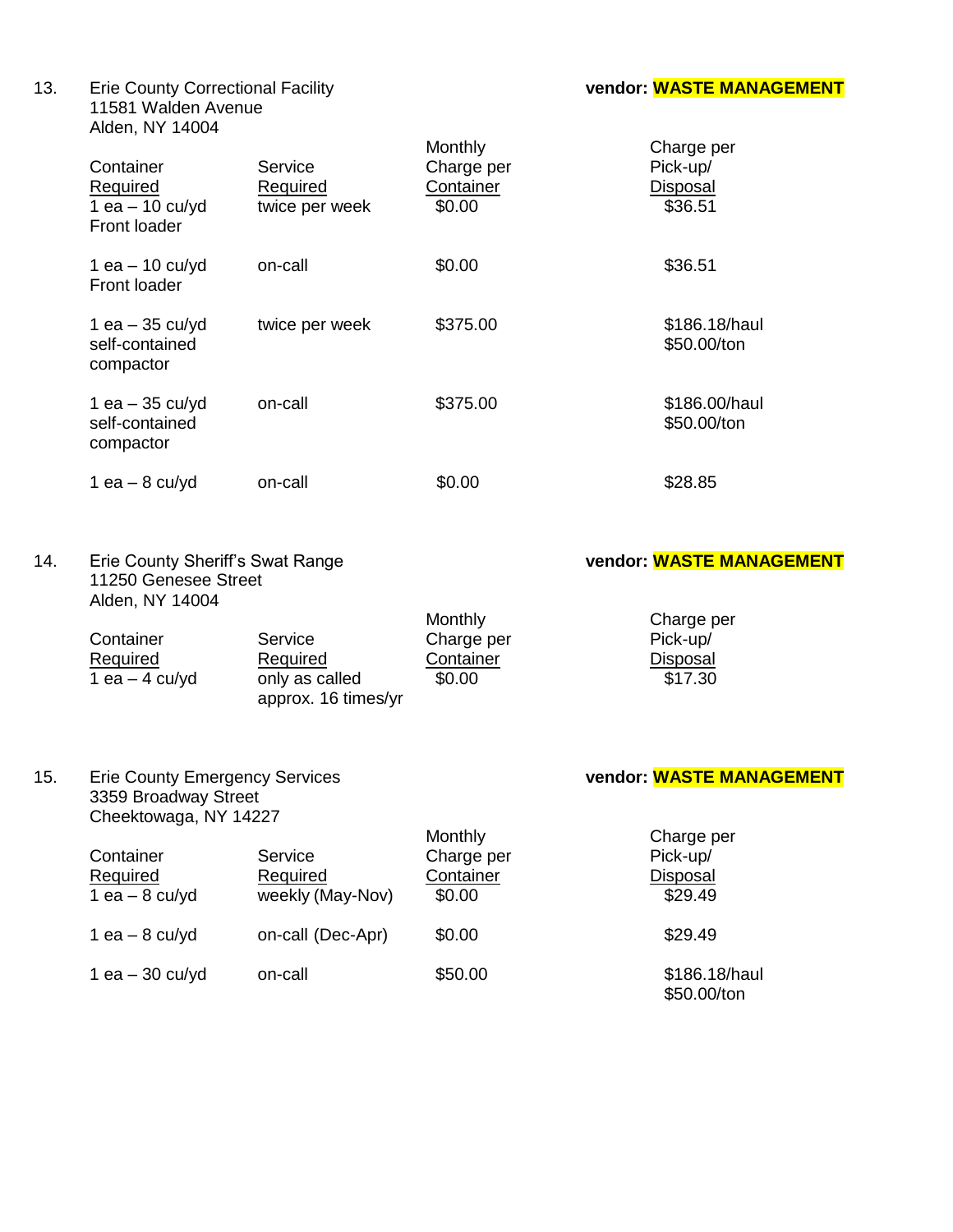### vendor: **WASTE MANAGEMENT**

| 16. | <b>Erie County Surplus Warehouse</b> |
|-----|--------------------------------------|
|     | 3080 William Street                  |
|     | Cheektowaga, NY 14225                |

|     | Container<br>Required<br>$1$ ea $-$ 8 cu/yd<br>front loader                                            | Service<br>Required<br>once every two<br>weeks or as called                                | Monthly<br>Charge per<br>Container<br>\$0.00 | Charge per<br>Pick-up/<br>Disposal<br>\$29.49 |
|-----|--------------------------------------------------------------------------------------------------------|--------------------------------------------------------------------------------------------|----------------------------------------------|-----------------------------------------------|
|     | 1 ea $-$ 8 cu/yd                                                                                       | on-call                                                                                    | \$0.00                                       | \$29.49                                       |
| 17. | <b>Erie County Clinical Center</b><br>503 Kensington Avenue<br>Building AA and BB<br>Buffalo, NY 14214 |                                                                                            |                                              | vendor: WASTE MANAGEMENT                      |
|     | Container<br>Required<br>1 ea $-$ 8 cu/yd                                                              | Service<br>Required<br>weekly                                                              | Monthly<br>Charge per<br>Container<br>\$0.00 | Charge per<br>Pick-up/<br>Disposal<br>\$29.49 |
|     | 1 ea $-$ 8 cu/yd                                                                                       | on-call                                                                                    | \$0.00                                       | \$29.49                                       |
| 18. | <b>Erie County Central Library</b><br><b>Buffalo, NY 14203</b>                                         | 1 Lafayette Square- Loading dock @ Corner Oak & Clinton                                    | Monthly                                      | vendor: MODERN DISPOSAL<br>Charge per         |
|     | Container<br>Required<br>1 ea $-6$ cu/yd<br>on wheels                                                  | Service<br>Required<br>four times<br>per week<br>** MUST BE PICKED UP BETWEEN 10PM AND 6AM | Charge per<br>Container<br>\$0.00            | Pick-up/<br>Disposal<br>\$22.88               |

19. Erie County Youth Detention **vendor: MODERN DISPOSAL**

810 East Ferry Street Buffalo, NY 14211 Monthly Charge per<br>
Charge per Pick-up/ Container Service Charge per Pick-up/<br>
Required Required Container Disposal Required Container Disposal<br>three times \$0.00 \$24.75  $\frac{1}{2}$  a.e.  $-8$  cu/yd per week  $*1$  ea – 8 cu/yd weekly  $$0.00$   $$13.00$ (cardboard)

\*not a bid item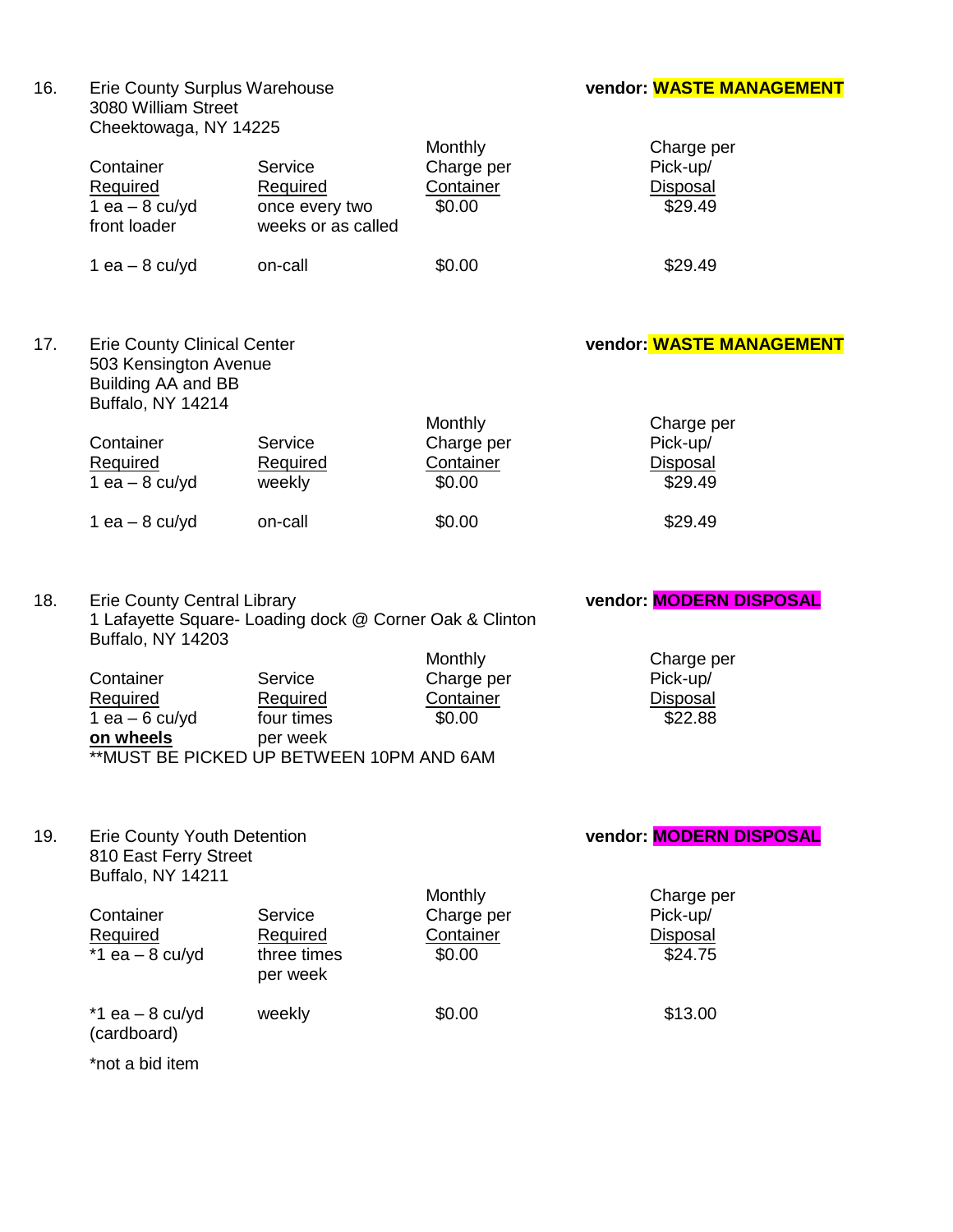| 20. | Erie County Auto Bureau<br>2122 George Urban Boulevard<br>Depew, NY 14043 |                                                       |                                                     | vendor: WASTE MANAGEMENT                             |  |
|-----|---------------------------------------------------------------------------|-------------------------------------------------------|-----------------------------------------------------|------------------------------------------------------|--|
|     | Container<br>Required<br>1 ea $-6$ cu/yd<br>front load                    | Service<br>Required<br>once every two<br>weeks        | <b>Monthly</b><br>Charge per<br>Container<br>\$0.00 | Charge per<br>Pick-up/<br><b>Disposal</b><br>\$21.50 |  |
|     | 1 ea $-6$ cu/yd                                                           | on-call                                               | \$0.00                                              | \$21.50                                              |  |
| 21. | Erie County Auto Bureau<br>2309 Eggert Road<br>Tonawanda, NY 14150        |                                                       |                                                     | vendor: WASTE MANAGEMENT                             |  |
|     | Container<br><b>Required</b><br>1 ea $-6$ cu/yd<br>front load             | Service<br><b>Required</b><br>once every two<br>weeks | Monthly<br>Charge per<br>Container<br>\$0.00        | Charge per<br>Pick-up/<br><b>Disposal</b><br>\$23.50 |  |
|     | 1 ea $-6$ cu/yd                                                           | on-call                                               | \$0.00                                              | \$23.50                                              |  |
| 22. | 2380 Clinton Street<br>Cheektowaga, NY 14227                              | Erie County Bureau of Weights & Measures              |                                                     | vendor: WASTE MANAGEMENT                             |  |

|                                 |          | Monthly    | Charge per |
|---------------------------------|----------|------------|------------|
| Container                       | Service  | Charge per | Pick-up/   |
| Required                        | Required | Container  | Disposal   |
| 1 ea $-2$ cu/yd<br>front loader | weekly   | \$0.00     | \$15.40    |
| 1 ea $-2$ cu/yd<br>front loader | on-call  | \$0.00     | \$15.40    |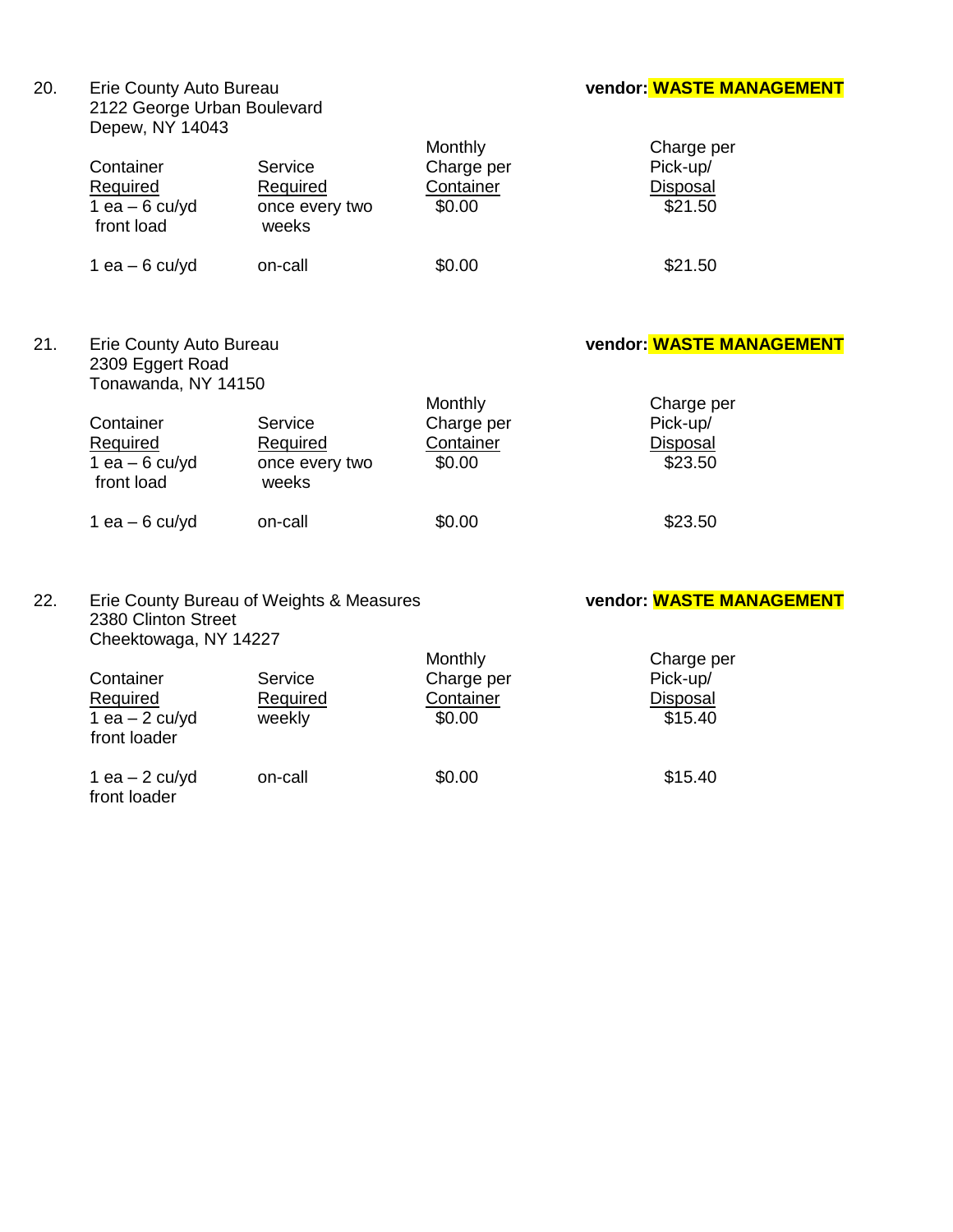Wendt Beach 7676 Old Lakeshore Road Derby, NY 14047

| Container<br>Required<br>2 ea – 6 cu/yd | Service<br>Required<br>May-twice per month | Monthly<br>Charge per<br>Container<br>\$10.00 | Charge per<br>Pick-up/<br>Disposal<br>\$23.00 |
|-----------------------------------------|--------------------------------------------|-----------------------------------------------|-----------------------------------------------|
|                                         | June-weekly                                | \$10.00                                       | \$23.00                                       |
|                                         | July-weekly                                | \$10.00                                       | \$23.00                                       |
|                                         | August-weekly                              | \$10.00                                       | \$23.00                                       |
|                                         | September-twice<br>per month               | \$10.00                                       | \$23.00                                       |
|                                         | Charge for Additional Pick-up              |                                               | \$60.00                                       |

Containers can remain on site locked down during dormant months.

| 24. | <b>Erie County Parks</b><br><b>Bennett Beach</b><br>8276 Old Lakeshore Rd<br>Angola, NY 14006 |                                            |                                               | vendor: MODERN DISPOSAL                       |
|-----|-----------------------------------------------------------------------------------------------|--------------------------------------------|-----------------------------------------------|-----------------------------------------------|
|     | Container<br>Required<br>$3$ ea $-6$ cu/yd                                                    | Service<br>Required<br>May-twice per month | Monthly<br>Charge per<br>Container<br>\$10.00 | Charge per<br>Pick-up/<br>Disposal<br>\$23.00 |
|     |                                                                                               | June-weekly                                | \$10.00                                       | \$23.00                                       |
|     |                                                                                               | July-weekly                                | \$10.00                                       | \$23.00                                       |
|     |                                                                                               | August-weekly                              | \$10.00                                       | \$23.00                                       |
|     |                                                                                               | September-twice<br>per month               | \$10.00                                       | \$23.00                                       |
|     |                                                                                               | Charge for Additional Pick-up              |                                               | \$60.00                                       |

Containers can remain on site locked down during dormant months.

25. Various Locations within Erie County (temporary- as needed) vendor: **WASTE MANAGEMENT** 

Required Required Rental fee Disposal fee

Container Service

delivery fee

30 cu/yd roll-off Call for pick-up \$25.00 initial \$150.15/haul<br>delivery fee \$47.00/ton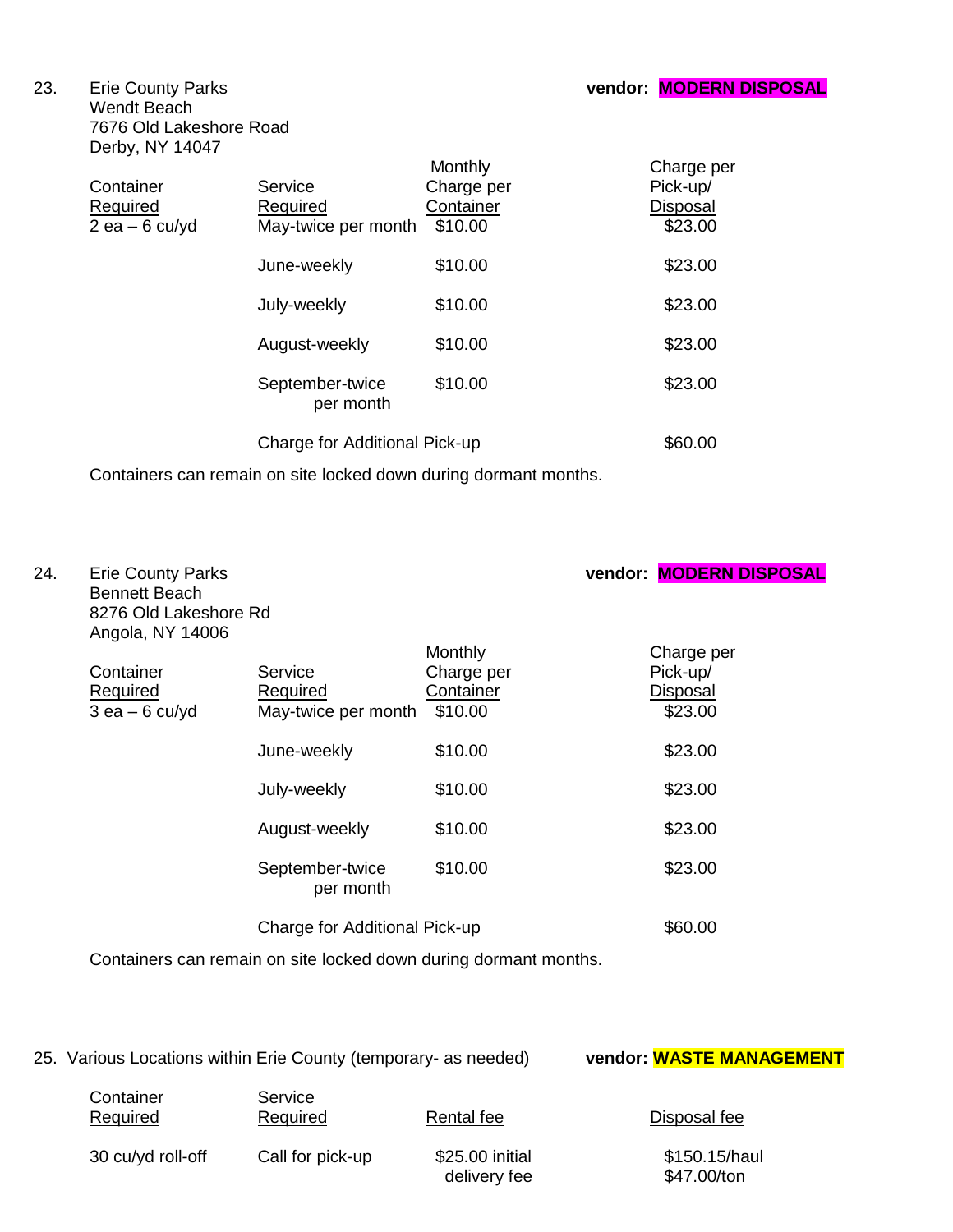## ADDED BY EXTENSION

# 11929 Warner Gulf Road East Concord, NY 14069

### Erie County Bureau of Forsetry **vendor: WASTE MANAGEMENT**

Container Service Charge per Required Required Container Disposal<br>
Required Required Container Disposal<br>
Required twice per month \$0.00  $1$  ea – 8 cu/yd twice per month  $$0.00$ 

Monthly Charge per<br>
Charge per Pick-up/

### Erie County Parks **vendor: WASTE MANAGEMENT**

 Sprague Brook Park 9674 Foote Road Glenwood, NY 14069

Container Service Charge per Pick-up/<br>
Required Required Container Disposal

Required Required Required Container Disposal<br>  $\frac{3 \text{ ea} - 8 \text{ cu/yd}}{29.49}$  and twice per week  $\frac{50.00}{29.49}$  $3$  ea –  $8$  cu/yd  $100$  twice per week

Monthly **Charge per**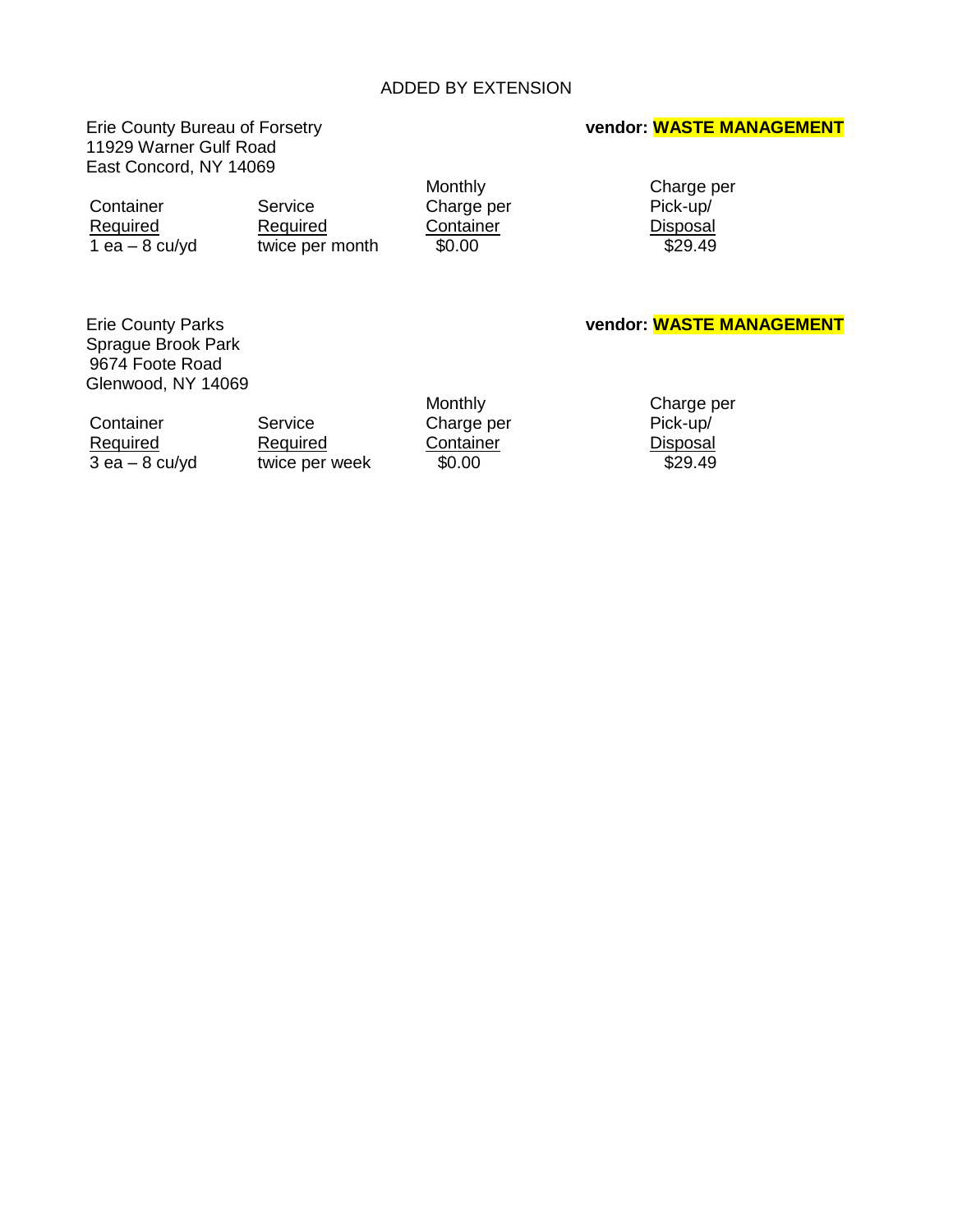## **Waste Disposal Service**

Bid #219270-002

### **SPECIFICATIONS**

The County of Erie is soliciting bids for the disposal of solid and bulky wastes which originate from County facilities and will be transported by County vehicles, to a vendor's landfill or transfer station.

The total annual waste to be disposed of is estimated at 2,000 tons per year. This amount is only an estimated quantity, based on the latest annual totals available. The County does not guarantee any specific tons per year and will pay only for actual tonnage disposed.

The County of Erie will accept bid prices for disposal of waste at vendor's landfill site or drop off of waste at vendor's transfer station.

### MATERIALS TO BE DISPOSED OF:

"Solid wastes" generated from residential, commercial, institutional and industrial sources that are typically collected by the County's trucks, or by other vehicles as may be designated from time to time by the County. Typical components of such wastes include household garbage and rubbish, refuse, construction and demolition debris, yard waste, and bulky wastes, from food service operations, offices, schools, hospitals, extended care facilities and clinics. Specifically excluded are regulated medical wastes that are categorized as potential infectious wastes, industrial process wastes, sludges, septic tank pumpings, regulated hazardous wastes, junk automobiles, pathological wastes, tires and white goods that are typically too large and/or dense to be collected in packer trucks.

"Bulky wastes" shall be construed to include furniture, carpeting and other large and/or dense materials that may be disposed of in a sanitary landfill but not in a construction and demolition debris landfill.

"White goods" shall be construed to include appliances such as stoves, refrigerators, freezers and similar items.

The County will deliver to the vendor's landfill or transfer station solid wastes, including bulky waste, it collects from various Erie County facilities such as Parks and County buildings.

There shall normally be no delays in excess of thirty (30) minutes waiting time to discharge loads once County trucks arrive at the site, unless the vendor can show that the excess delay was caused by the condition of the County truck or extreme conditions.

Access to the site shall be via paved or well-kept roads or driveways, so as not to damage County vehicles. On-site roads to the unloading area shall be of all-weather construction and wide enough to permit easy two-way truck travel. On-site road shall be maintained in reasonable condition to prevent bogging down of County vehicles and tire damage.

Site operators shall provide tow equipment service to remove any County vehicles which may become stuck at the site and will move county vehicle to the nearest hard road so as to avoid damage to County vehicles, at no extra cost to the County. Any damage to County vehicles resulting from improperly maintained access roads or hazards on vendor's property shall be the responsibility of the vendor and the costs of necessary repairs shall be substantiated by the County and forwarded to the vendor.

The vendor shall operate the site and all of its related operations in compliance with all applicable laws, ordinances and regulations of the United States of America, the State of New York and the governmental agency of the community within which the site and/or the related operations are located and any other regulatory body having jurisdiction over the same. Proof of possession and copies of necessary permits and licenses required by the New York State Department of Environmental Conservation or any federal, state, or local municipal department must be provided to the County upon request.

Payment to the vendor will be made by the County department that deposits into the landfill or transfer station based on vendor's invoice, showing date of service, number of tons received, price per ton and County truck ID number.

The County shall award this bid to the lowest responsible bidder. The lowest responsible bidder shall be a responsible bidder who submits a bid which results in the lowest effective estimated cost to the County to facilitate its solid and bulky waste disposal needs. Actual cost to Erie County will be determined by the price per ton for disposal as quoted, plus associated costs to Erie County for travel to and from dumping site. "Associated costs" shall include the labor rate per hour for County employee(s), fuel cost, total distance traveled by County vehicle, normal wear and tear to County vehicle, toll charges and any other related expenses. Total County expenses can only be determined after bidders have identified dumping sites.

The County will award based on the dumping site that results in the lowest total cost for each County facility using such dump site. The County may award to one or more vendors based on the total calculation of the lowest effective cost to the County.